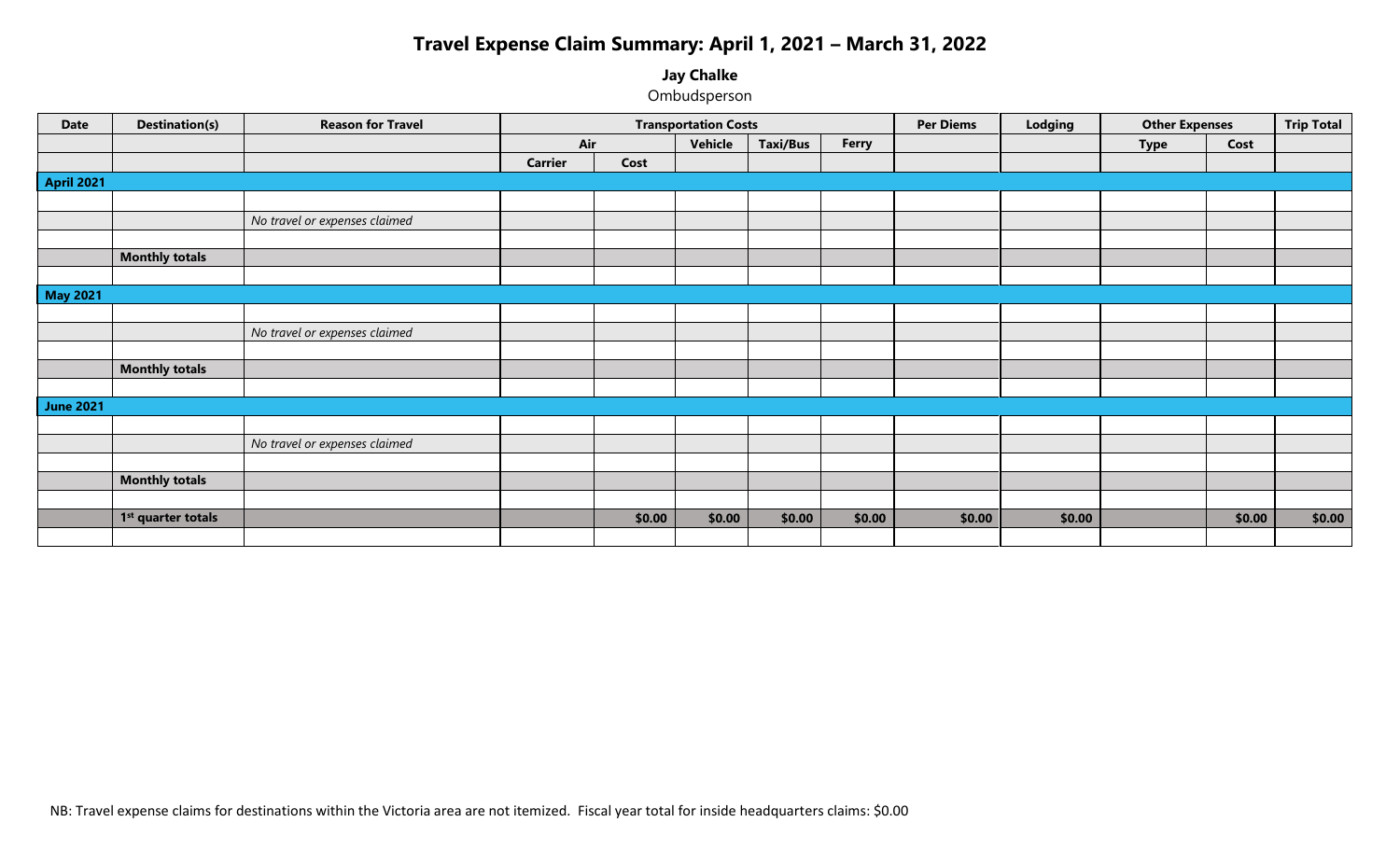# **Travel Expense Claim Summary: April 1, 2021 – March 31, 2022**

## **Jay Chalke**

Ombudsperson

| <b>Date</b>      | <b>Destination(s)</b>          | <b>Reason for Travel</b>      |                |        | <b>Transportation Costs</b> |                 |        | <b>Per Diems</b> | Lodging | <b>Other Expenses</b> |        | <b>Trip Total</b> |
|------------------|--------------------------------|-------------------------------|----------------|--------|-----------------------------|-----------------|--------|------------------|---------|-----------------------|--------|-------------------|
|                  |                                |                               | Air            |        | Vehicle                     | <b>Taxi/Bus</b> | Ferry  |                  |         | <b>Type</b>           | Cost   |                   |
|                  |                                |                               | <b>Carrier</b> | Cost   |                             |                 |        |                  |         |                       |        |                   |
| <b>July 2021</b> |                                |                               |                |        |                             |                 |        |                  |         |                       |        |                   |
|                  |                                |                               |                |        |                             |                 |        |                  |         |                       |        |                   |
|                  |                                | No travel or expenses claimed |                |        |                             |                 |        |                  |         |                       |        |                   |
|                  |                                |                               |                |        |                             |                 |        |                  |         |                       |        |                   |
|                  | <b>Monthly totals</b>          |                               |                |        |                             |                 |        |                  |         |                       |        |                   |
|                  |                                |                               |                |        |                             |                 |        |                  |         |                       |        |                   |
| August 2021      |                                |                               |                |        |                             |                 |        |                  |         |                       |        |                   |
|                  |                                |                               |                |        |                             |                 |        |                  |         |                       |        |                   |
|                  |                                | No travel or expenses claimed |                |        |                             |                 |        |                  |         |                       |        |                   |
|                  |                                |                               |                |        |                             |                 |        |                  |         |                       |        |                   |
|                  | <b>Monthly totals</b>          |                               |                |        |                             |                 |        |                  |         |                       |        |                   |
|                  |                                |                               |                |        |                             |                 |        |                  |         |                       |        |                   |
| September 2021   |                                |                               |                |        |                             |                 |        |                  |         |                       |        |                   |
|                  |                                |                               |                |        |                             |                 |        |                  |         |                       |        |                   |
|                  |                                | No travel or expenses claimed |                |        |                             |                 |        |                  |         |                       |        |                   |
|                  |                                |                               |                |        |                             |                 |        |                  |         |                       |        |                   |
|                  | <b>Monthly totals</b>          |                               |                |        |                             |                 |        |                  |         |                       |        |                   |
|                  |                                |                               |                |        |                             |                 |        |                  |         |                       |        |                   |
|                  | 2 <sup>nd</sup> quarter totals |                               |                | \$0.00 | \$0.00                      | \$0.00          | \$0.00 | \$0.00           | \$0.00  |                       | \$0.00 | \$0.00            |
|                  |                                |                               |                |        |                             |                 |        |                  |         |                       |        |                   |